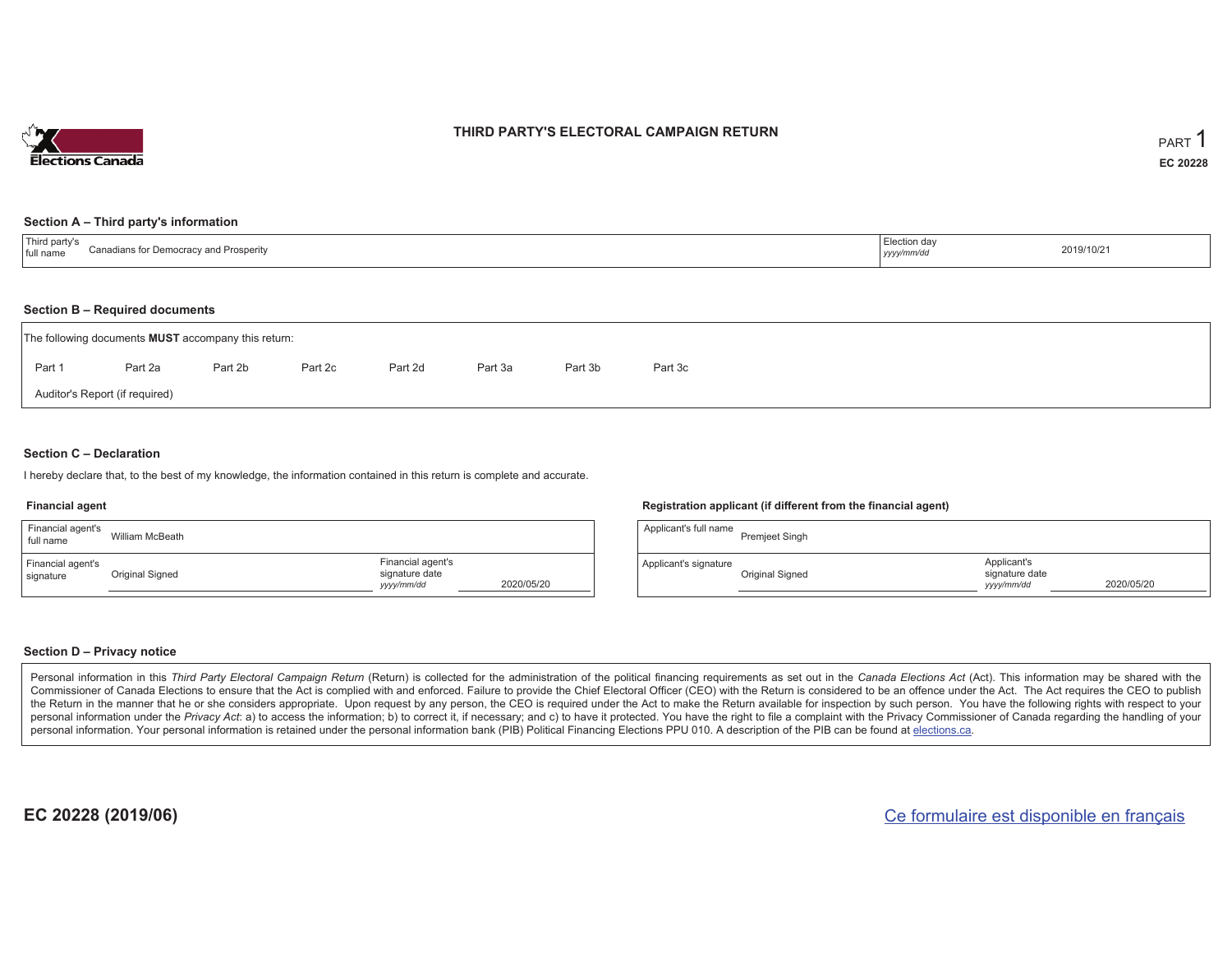

## **THIRD PARTY'S ELECTORAL CAMPAIGN RETURN HIRD PARTY'S ELECTORAL CAMPAIGN RETURN<br>Statement of monetary contributions received PART 2a**

| No. | Full name                                                                           | <b>Street</b><br>no.                             | <b>Street</b> | Apt. | City    | Prov./<br>Terr. | Postal<br>code | Date<br>received<br>yyyy/mm/dd                                                 | Individual | <b>Business /</b><br>Commercial<br>organization | Government   | Trade union | Corporation<br>without share<br>capital | Unincorporated<br>organization or<br>association |
|-----|-------------------------------------------------------------------------------------|--------------------------------------------------|---------------|------|---------|-----------------|----------------|--------------------------------------------------------------------------------|------------|-------------------------------------------------|--------------|-------------|-----------------------------------------|--------------------------------------------------|
|     |                                                                                     |                                                  |               |      |         |                 |                |                                                                                | \$         | \$                                              | $\mathsf{s}$ | \$          | \$                                      | \$                                               |
|     | Canadians for Democracy                                                             |                                                  |               |      | Calgary | AB              | <b>T2S1</b>    | 2019/07                                                                        |            | 10,000.00                                       |              |             |                                         |                                                  |
|     |                                                                                     |                                                  |               |      |         |                 |                |                                                                                |            |                                                 |              |             |                                         |                                                  |
|     |                                                                                     |                                                  |               |      |         |                 |                |                                                                                |            |                                                 |              |             |                                         |                                                  |
|     |                                                                                     |                                                  |               |      |         |                 |                |                                                                                |            |                                                 |              |             |                                         |                                                  |
|     |                                                                                     |                                                  |               |      |         |                 |                |                                                                                |            |                                                 |              |             |                                         |                                                  |
|     |                                                                                     |                                                  |               |      |         |                 |                |                                                                                |            |                                                 |              |             |                                         |                                                  |
|     |                                                                                     |                                                  |               |      |         |                 |                |                                                                                |            |                                                 |              |             |                                         |                                                  |
|     |                                                                                     |                                                  |               |      |         |                 |                |                                                                                |            |                                                 |              |             |                                         |                                                  |
|     |                                                                                     |                                                  |               |      |         |                 |                |                                                                                |            |                                                 |              |             |                                         |                                                  |
|     |                                                                                     |                                                  |               |      |         |                 |                |                                                                                |            |                                                 |              |             |                                         |                                                  |
|     |                                                                                     |                                                  |               |      |         |                 |                |                                                                                |            |                                                 |              |             |                                         |                                                  |
|     |                                                                                     |                                                  |               |      |         |                 |                |                                                                                |            |                                                 |              |             |                                         |                                                  |
|     |                                                                                     |                                                  |               |      |         |                 |                |                                                                                |            |                                                 |              |             |                                         |                                                  |
|     |                                                                                     |                                                  |               |      |         |                 |                |                                                                                |            |                                                 |              |             |                                         |                                                  |
|     |                                                                                     |                                                  |               |      |         |                 |                | Totals carried forward from previous page \$                                   |            |                                                 |              |             |                                         |                                                  |
|     |                                                                                     |                                                  |               |      |         |                 |                | Total amount of monetary contributions by contributors who gave over \$200 (A) | 10,000.00  |                                                 |              |             |                                         |                                                  |
|     |                                                                                     |                                                  |               |      |         |                 |                | Number of contributors who gave over \$200                                     |            |                                                 |              |             |                                         |                                                  |
|     | Total amount of monetary contributions by contributors who gave \$200 or less $(B)$ |                                                  |               |      |         |                 |                |                                                                                |            |                                                 |              |             |                                         |                                                  |
|     | Number of contributors who gave \$200 or less                                       |                                                  |               |      |         |                 |                |                                                                                |            |                                                 |              |             |                                         |                                                  |
|     |                                                                                     | Total amount of all monetary contributions (A+B) | 10,000.00     |      |         |                 |                |                                                                                |            |                                                 |              |             |                                         |                                                  |
|     |                                                                                     |                                                  |               |      |         |                 |                | Number of contributors who gave monetary contributions                         |            |                                                 |              |             |                                         |                                                  |

|  | <sup>1</sup> Third<br>party | or Democracy and Prosperity<br>Canadians for | lection day<br>, уууу/ | 2019/10/2 | Page | _____ |  |  |
|--|-----------------------------|----------------------------------------------|------------------------|-----------|------|-------|--|--|
|--|-----------------------------|----------------------------------------------|------------------------|-----------|------|-------|--|--|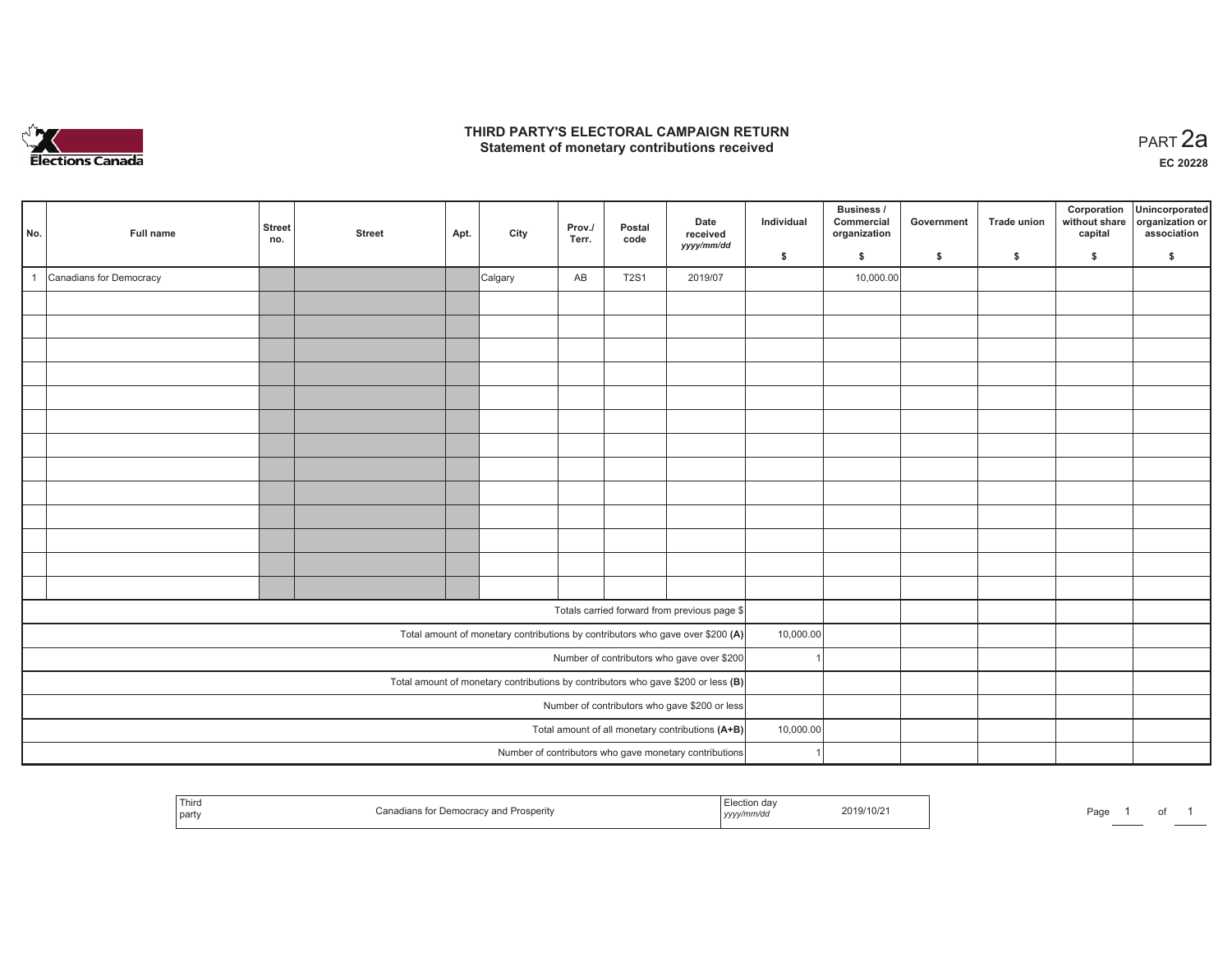

## **THIRD PARTY'S ELECTORAL CAMPAIGN RETURN**  THIRD PARTY'S ELECTORAL CAMPAIGN RETURN<br>Statement of non-monetary contributions received<br> **PART 2b**

of 1

| No.                                                                                   | Full name | <b>Street</b><br>no. | <b>Street</b> | Apt. | City | Prov./<br>Terr. | Postal<br>code | Date<br>received<br>yyyy/mm/dd                                                     | Individual | <b>Business /</b><br>Commercial<br>organization | Government | Trade union | Corporation<br>capital | Unincorporated<br>without share organization or<br>association |
|---------------------------------------------------------------------------------------|-----------|----------------------|---------------|------|------|-----------------|----------------|------------------------------------------------------------------------------------|------------|-------------------------------------------------|------------|-------------|------------------------|----------------------------------------------------------------|
|                                                                                       |           |                      |               |      |      |                 |                |                                                                                    | \$         | \$                                              | \$         | \$          | \$                     | \$                                                             |
|                                                                                       |           |                      |               |      |      |                 |                |                                                                                    |            |                                                 |            |             |                        |                                                                |
|                                                                                       |           |                      |               |      |      |                 |                |                                                                                    |            |                                                 |            |             |                        |                                                                |
|                                                                                       |           |                      |               |      |      |                 |                |                                                                                    |            |                                                 |            |             |                        |                                                                |
|                                                                                       |           |                      |               |      |      |                 |                |                                                                                    |            |                                                 |            |             |                        |                                                                |
|                                                                                       |           |                      |               |      |      |                 |                |                                                                                    |            |                                                 |            |             |                        |                                                                |
|                                                                                       |           |                      |               |      |      |                 |                |                                                                                    |            |                                                 |            |             |                        |                                                                |
|                                                                                       |           |                      |               |      |      |                 |                |                                                                                    |            |                                                 |            |             |                        |                                                                |
|                                                                                       |           |                      |               |      |      |                 |                |                                                                                    |            |                                                 |            |             |                        |                                                                |
|                                                                                       |           |                      |               |      |      |                 |                |                                                                                    |            |                                                 |            |             |                        |                                                                |
|                                                                                       |           |                      |               |      |      |                 |                |                                                                                    |            |                                                 |            |             |                        |                                                                |
|                                                                                       |           |                      |               |      |      |                 |                |                                                                                    |            |                                                 |            |             |                        |                                                                |
|                                                                                       |           |                      |               |      |      |                 |                |                                                                                    |            |                                                 |            |             |                        |                                                                |
|                                                                                       |           |                      |               |      |      |                 |                |                                                                                    |            |                                                 |            |             |                        |                                                                |
|                                                                                       |           |                      |               |      |      |                 |                |                                                                                    |            |                                                 |            |             |                        |                                                                |
|                                                                                       |           |                      |               |      |      |                 |                | Totals carried forward from previous page \$                                       |            |                                                 |            |             |                        |                                                                |
|                                                                                       |           |                      |               |      |      |                 |                |                                                                                    |            |                                                 |            |             |                        |                                                                |
|                                                                                       |           |                      |               |      |      |                 |                | Total amount of non-monetary contributions by contributors who gave over \$200 (A) |            |                                                 |            |             |                        |                                                                |
|                                                                                       |           |                      |               |      |      |                 |                | Number of contributors who gave over \$200                                         |            |                                                 |            |             |                        |                                                                |
| Total amount of non-monetary contributions by contributors who gave \$200 or less (B) |           |                      |               |      |      |                 |                |                                                                                    |            |                                                 |            |             |                        |                                                                |
| Number of contributors who gave \$200 or less                                         |           |                      |               |      |      |                 |                |                                                                                    |            |                                                 |            |             |                        |                                                                |
| Total amount of all non-monetary contributions (A+B)                                  |           |                      |               |      |      |                 |                |                                                                                    |            |                                                 |            |             |                        |                                                                |
|                                                                                       |           |                      |               |      |      |                 |                | Number of contributors who gave non-monetary contributions                         |            |                                                 |            |             |                        |                                                                |

| Third<br>da<br>2019/10/21<br>'rosperitv<br>part<br>yyyy/mm/dd | Page |  |
|---------------------------------------------------------------|------|--|
|---------------------------------------------------------------|------|--|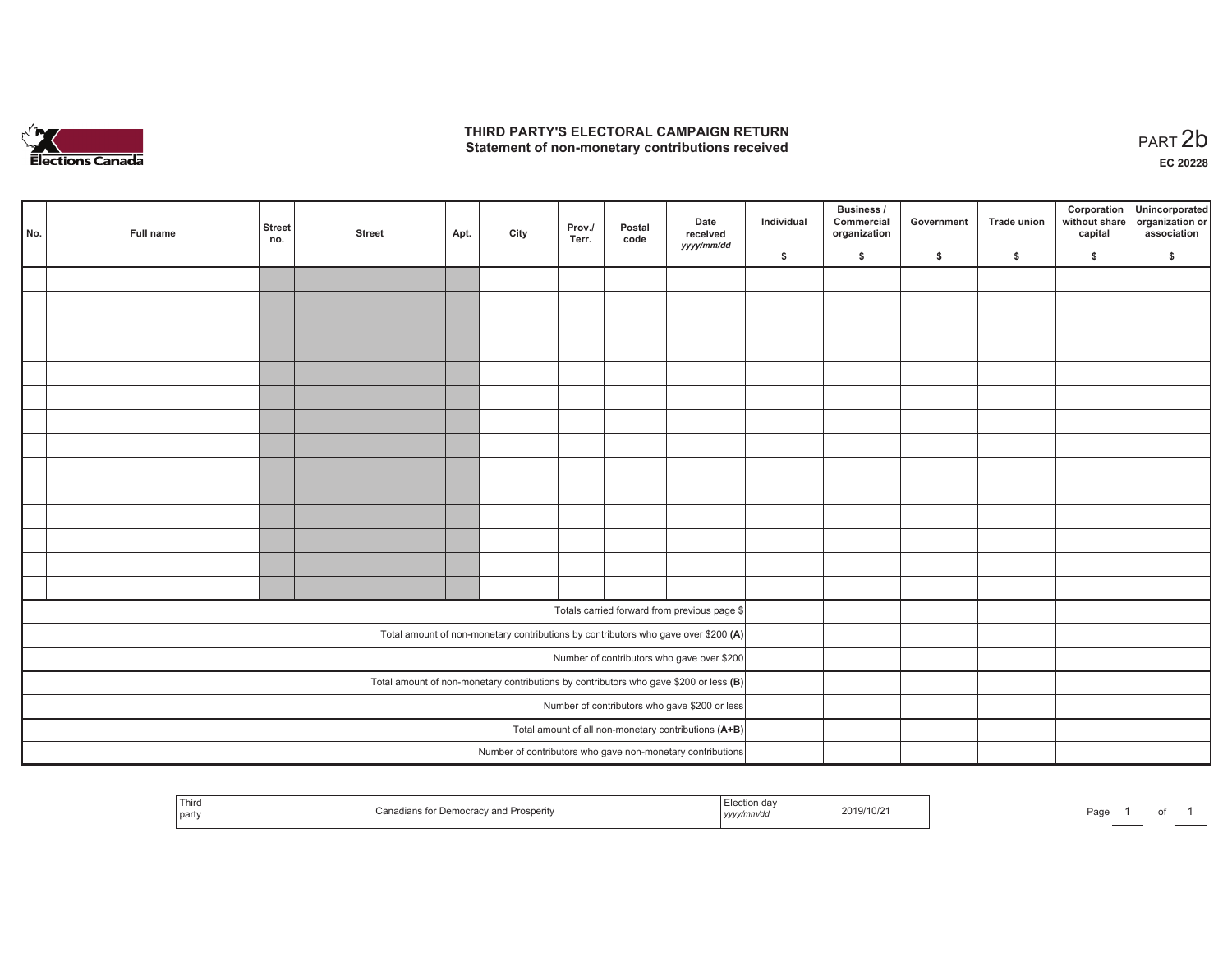

## **THIRD PARTY'S ELECTORAL CAMPAIGN RETURN STATE:** PARTY'S ELECTORAL CAMPAIGN RETURN<br>
Statement of operating loans received

**EC 20228**

| No. | Full name | <b>Street</b><br>no. | <b>Street</b> | Apt. | City | Prov./<br>Terr. | Postal<br>code | Date<br>received<br>yyyy/mm/dd                                  | Individual | <b>Business /</b><br>Commercial<br>organization | Government | <b>Trade union</b> | Corporation<br>capital | Unincorporated<br>without share organization or<br>association |
|-----|-----------|----------------------|---------------|------|------|-----------------|----------------|-----------------------------------------------------------------|------------|-------------------------------------------------|------------|--------------------|------------------------|----------------------------------------------------------------|
|     |           |                      |               |      |      |                 |                |                                                                 | \$         | \$                                              | \$         | \$                 | \$                     | \$                                                             |
|     |           |                      |               |      |      |                 |                |                                                                 |            |                                                 |            |                    |                        |                                                                |
|     |           |                      |               |      |      |                 |                |                                                                 |            |                                                 |            |                    |                        |                                                                |
|     |           |                      |               |      |      |                 |                |                                                                 |            |                                                 |            |                    |                        |                                                                |
|     |           |                      |               |      |      |                 |                |                                                                 |            |                                                 |            |                    |                        |                                                                |
|     |           |                      |               |      |      |                 |                |                                                                 |            |                                                 |            |                    |                        |                                                                |
|     |           |                      |               |      |      |                 |                |                                                                 |            |                                                 |            |                    |                        |                                                                |
|     |           |                      |               |      |      |                 |                |                                                                 |            |                                                 |            |                    |                        |                                                                |
|     |           |                      |               |      |      |                 |                |                                                                 |            |                                                 |            |                    |                        |                                                                |
|     |           |                      |               |      |      |                 |                |                                                                 |            |                                                 |            |                    |                        |                                                                |
|     |           |                      |               |      |      |                 |                |                                                                 |            |                                                 |            |                    |                        |                                                                |
|     |           |                      |               |      |      |                 |                |                                                                 |            |                                                 |            |                    |                        |                                                                |
|     |           |                      |               |      |      |                 |                |                                                                 |            |                                                 |            |                    |                        |                                                                |
|     |           |                      |               |      |      |                 |                |                                                                 |            |                                                 |            |                    |                        |                                                                |
|     |           |                      |               |      |      |                 |                |                                                                 |            |                                                 |            |                    |                        |                                                                |
|     |           |                      |               |      |      |                 |                | Totals carried forward from previous page \$                    |            |                                                 |            |                    |                        |                                                                |
|     |           |                      |               |      |      |                 |                | Total amount of loans by lenders who provided over \$200 (A)    |            |                                                 |            |                    |                        |                                                                |
|     |           |                      |               |      |      |                 |                | Number of lenders who provided over \$200                       |            |                                                 |            |                    |                        |                                                                |
|     |           |                      |               |      |      |                 |                | Total amount of loans by lenders who provided \$200 or less (B) |            |                                                 |            |                    |                        |                                                                |
|     |           |                      |               |      |      |                 |                | Number of lenders who provided \$200 or less                    |            |                                                 |            |                    |                        |                                                                |
|     |           |                      |               |      |      |                 |                | Total amount of all loans (A+B)                                 |            |                                                 |            |                    |                        |                                                                |
|     |           |                      |               |      |      |                 |                | Number of all lenders who provided loans                        |            |                                                 |            |                    |                        |                                                                |

| Third<br>Democracy and<br>Prosperity<br>  party | :lection day<br>2019/10/21<br>yyyy/mm/dd | Page |
|-------------------------------------------------|------------------------------------------|------|
|-------------------------------------------------|------------------------------------------|------|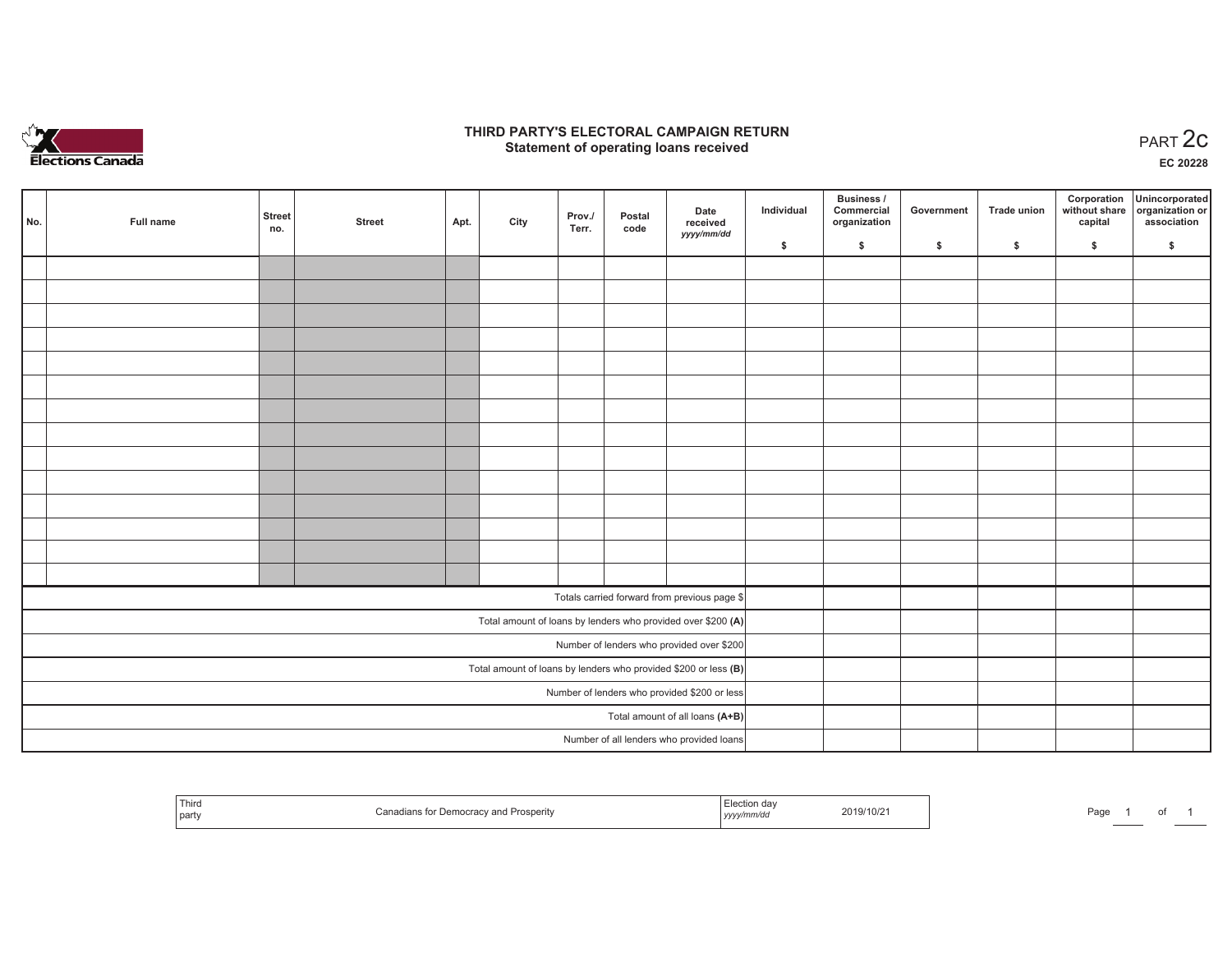

# **THIRD PARTY'S ELECTORAL CAMPAIGN RETURN Summary of inflows** PART 2d

| No.   | Type of contributor / lender                 | <b>Monetary</b><br>contributions<br>(Part 2a) | Non-monetary<br>contributions<br>(Part 2b) | Loans<br>(Part 2c) | <b>Total</b> | Number of<br>contributors and<br>lenders |
|-------|----------------------------------------------|-----------------------------------------------|--------------------------------------------|--------------------|--------------|------------------------------------------|
|       |                                              | \$                                            | \$                                         | \$                 | \$           |                                          |
| 1.    | Individuals                                  |                                               |                                            |                    |              |                                          |
| 2.    | Businesses / Commercial organizations        | 10,000.00                                     |                                            |                    | 10,000.00    |                                          |
| 3.    | Governments                                  |                                               |                                            |                    |              |                                          |
| 4.    | Trade unions                                 |                                               |                                            |                    |              |                                          |
| 5.    | Corporations without share capital           |                                               |                                            |                    |              |                                          |
| 6.    | Unincorporated organizations or associations |                                               |                                            |                    |              |                                          |
| 7.    | Total (items 1 to 6)                         |                                               |                                            |                    | 10,000.00    |                                          |
| Total |                                              |                                               |                                            |                    |              |                                          |
| 8.    | Amount of third party's resources used       |                                               |                                            |                    |              |                                          |
| 9.    | Grand total (items 7 and 8)                  |                                               |                                            |                    | 10,000.00    |                                          |

| Third<br>party | Canadians for Democracy and Prosperity | Election day<br>yyyy/mm/dd | 2019/10/21 |
|----------------|----------------------------------------|----------------------------|------------|
|----------------|----------------------------------------|----------------------------|------------|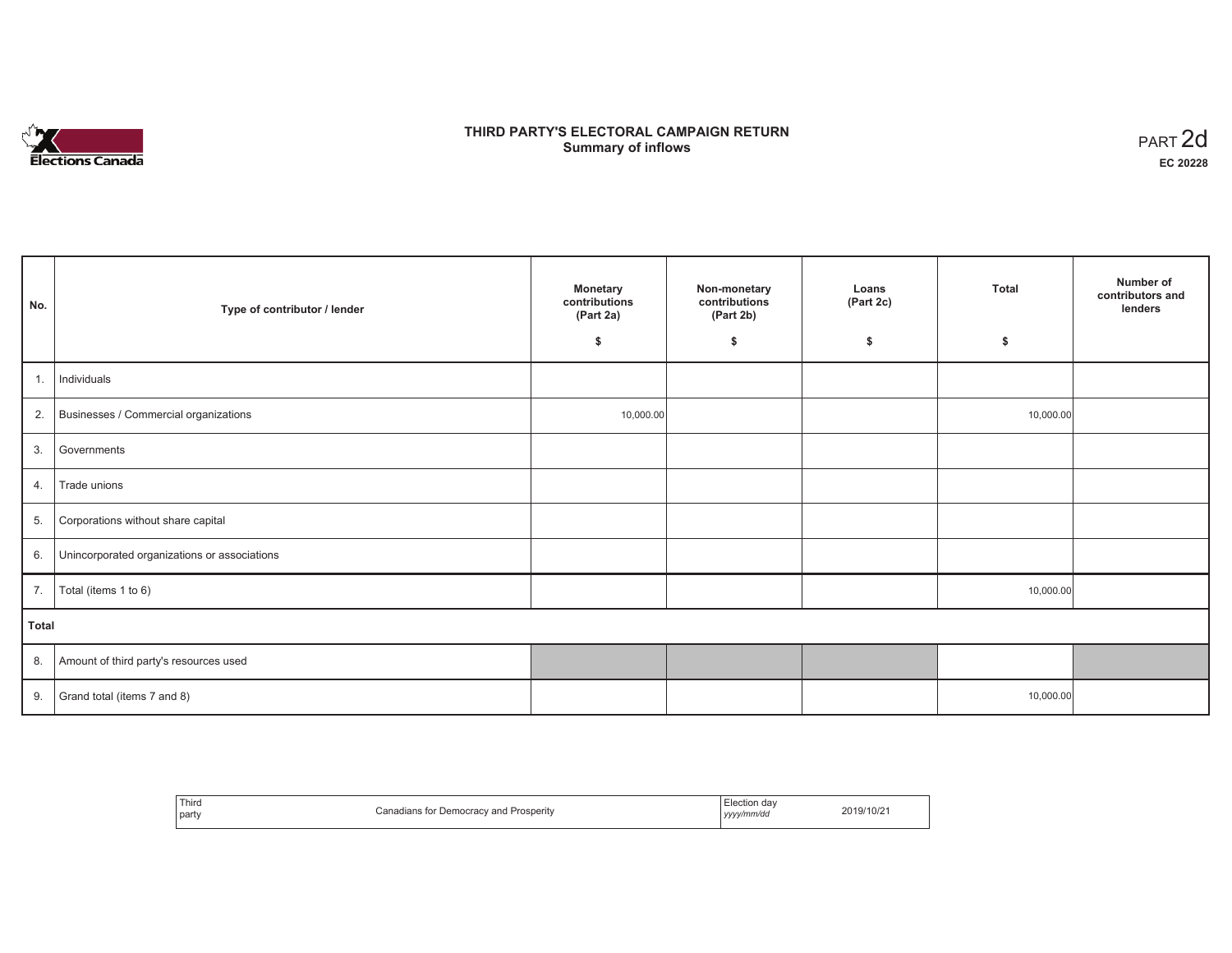

# **THIRD PARTY'S ELECTORAL CAMPAIGN RETURN Statement of expenses incurred for regulated activities that take place during the pre-election period**  *(Only applicable to a fixed-date general election)*

 $_{\sf PART}$ 3a **EC 20228**

For a list of expense types, expense categories and expense subcategories, refer to Annex II in the Instructions.

| No.            | Date<br>incurred<br>yyyy/mm/dd | <b>ED Code</b><br>$\vert$ (if applicable) | Supplier                    | <b>Expense type</b> | Expense<br>category | Expense<br>subcategory | <b>Starting date</b><br>of activity,<br>advertisement<br>or survey<br>yyyy/mm/dd | <b>Ending date</b><br>of activity,<br>advertisement<br>or survey<br>yyyy/mm/dd | Place of activity or<br>advertisement        | <b>Expense amount</b><br>\$ |
|----------------|--------------------------------|-------------------------------------------|-----------------------------|---------------------|---------------------|------------------------|----------------------------------------------------------------------------------|--------------------------------------------------------------------------------|----------------------------------------------|-----------------------------|
| $\overline{1}$ | 2019/0                         |                                           | Facebook                    | Partisan Activity   | Partisan            | Social Media           | 2019/07/0                                                                        | 2019/09/1                                                                      | Online                                       | 2,916.79                    |
| $\overline{2}$ | 2019/0                         |                                           | Canadians for Democracy and | Partisan Activity   | Salaries, Wages     | <b>Consulting Fees</b> | 2019/07                                                                          | 2019/09                                                                        | Online                                       | 250.00                      |
|                |                                |                                           |                             |                     |                     |                        |                                                                                  |                                                                                |                                              |                             |
|                |                                |                                           |                             |                     |                     |                        |                                                                                  |                                                                                |                                              |                             |
|                |                                |                                           |                             |                     |                     |                        |                                                                                  |                                                                                |                                              |                             |
|                |                                |                                           |                             |                     |                     |                        |                                                                                  |                                                                                |                                              |                             |
|                |                                |                                           |                             |                     |                     |                        |                                                                                  |                                                                                |                                              |                             |
|                |                                |                                           |                             |                     |                     |                        |                                                                                  |                                                                                |                                              |                             |
|                |                                |                                           |                             |                     |                     |                        |                                                                                  |                                                                                |                                              |                             |
|                |                                |                                           |                             |                     |                     |                        |                                                                                  |                                                                                |                                              |                             |
|                |                                |                                           |                             |                     |                     |                        |                                                                                  |                                                                                |                                              |                             |
|                |                                |                                           |                             |                     |                     |                        |                                                                                  |                                                                                |                                              |                             |
|                |                                |                                           |                             |                     |                     |                        |                                                                                  |                                                                                |                                              |                             |
|                |                                |                                           |                             |                     |                     |                        |                                                                                  |                                                                                |                                              |                             |
|                |                                |                                           |                             |                     |                     |                        |                                                                                  |                                                                                |                                              |                             |
|                |                                |                                           |                             |                     |                     |                        |                                                                                  |                                                                                |                                              |                             |
|                |                                |                                           |                             |                     |                     |                        |                                                                                  |                                                                                |                                              |                             |
|                |                                |                                           |                             |                     |                     |                        |                                                                                  |                                                                                | Totals carried forward from previous page \$ | 3,166.79                    |
| Total \$       |                                |                                           |                             |                     |                     |                        | 3,166.79                                                                         |                                                                                |                                              |                             |

|  | <b>Contractor</b> of the Contractor<br>$-1$<br>Third<br>' part | USUELILV | 1111. | 2019/10/2<br>the contract of the contract of the contract of the contract of the contract of | Pag |  |  |
|--|----------------------------------------------------------------|----------|-------|----------------------------------------------------------------------------------------------|-----|--|--|
|--|----------------------------------------------------------------|----------|-------|----------------------------------------------------------------------------------------------|-----|--|--|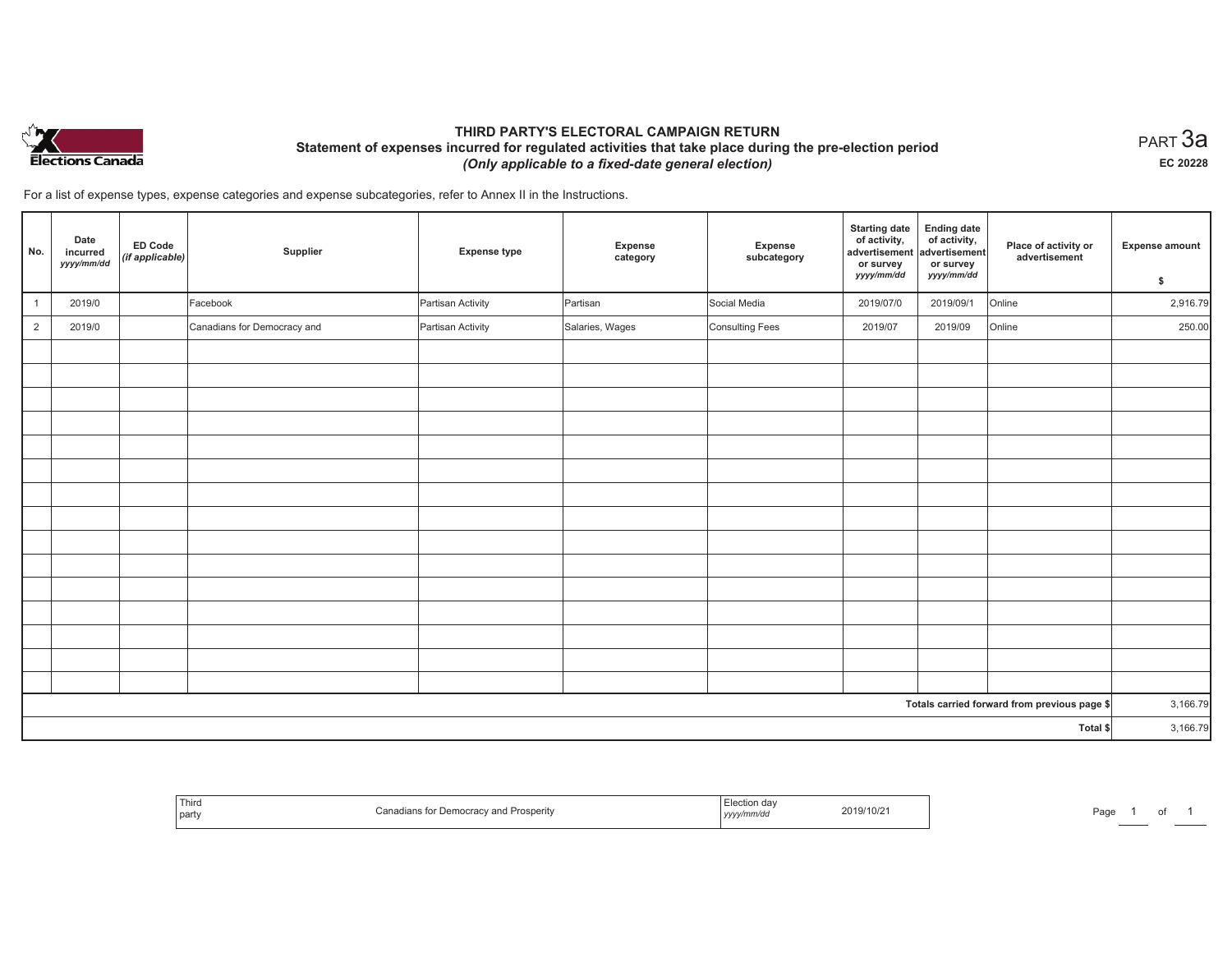

# **THIRD PARTY'S ELECTORAL CAMPAIGN RETURN Statement of expenses incurred for regulated activities that take place during the election period**<br>PART  $3\mathsf{b}$

**EC 20228**

For a list of expense types, expense categories and expense subcategories, refer to Annex II in the Instructions.

| No.            | Date<br>incurred<br>yyyy/mm/dd | ED Code<br>(if applicable) | Supplier                               | <b>Expense type</b> | Expense<br>category  | Expense<br>subcategory | <b>Starting date</b><br>of activity,<br>advertisement<br>or survey<br>yyyy/mm/dd | <b>Ending date</b><br>of activity,<br>advertisement<br>or survey<br>yyyy/mm/dd | Place of activity or<br>advertisement        | <b>Expense amount</b><br>\$ |
|----------------|--------------------------------|----------------------------|----------------------------------------|---------------------|----------------------|------------------------|----------------------------------------------------------------------------------|--------------------------------------------------------------------------------|----------------------------------------------|-----------------------------|
| $\overline{1}$ | 2019/1                         |                            | Facebook                               | Partisan Activity   | Election Advertising | Social Media           | 2019/09                                                                          | 2019/10/2                                                                      | Onine                                        | 6,123.82                    |
| $\overline{2}$ | 2019/10                        |                            | Canadians for Democracy and Prosperity | Partisan Activity   | Salaries, Wages      | Consulting Fees        | 2019/09                                                                          | 2019/10                                                                        | Online                                       | 250.00                      |
|                |                                |                            |                                        |                     |                      |                        |                                                                                  |                                                                                |                                              |                             |
|                |                                |                            |                                        |                     |                      |                        |                                                                                  |                                                                                |                                              |                             |
|                |                                |                            |                                        |                     |                      |                        |                                                                                  |                                                                                |                                              |                             |
|                |                                |                            |                                        |                     |                      |                        |                                                                                  |                                                                                |                                              |                             |
|                |                                |                            |                                        |                     |                      |                        |                                                                                  |                                                                                |                                              |                             |
|                |                                |                            |                                        |                     |                      |                        |                                                                                  |                                                                                |                                              |                             |
|                |                                |                            |                                        |                     |                      |                        |                                                                                  |                                                                                |                                              |                             |
|                |                                |                            |                                        |                     |                      |                        |                                                                                  |                                                                                |                                              |                             |
|                |                                |                            |                                        |                     |                      |                        |                                                                                  |                                                                                |                                              |                             |
|                |                                |                            |                                        |                     |                      |                        |                                                                                  |                                                                                |                                              |                             |
|                |                                |                            |                                        |                     |                      |                        |                                                                                  |                                                                                |                                              |                             |
|                |                                |                            |                                        |                     |                      |                        |                                                                                  |                                                                                |                                              |                             |
|                |                                |                            |                                        |                     |                      |                        |                                                                                  |                                                                                |                                              |                             |
|                |                                |                            |                                        |                     |                      |                        |                                                                                  |                                                                                |                                              |                             |
|                |                                |                            |                                        |                     |                      |                        |                                                                                  |                                                                                |                                              |                             |
|                |                                |                            |                                        |                     |                      |                        |                                                                                  |                                                                                | Totals carried forward from previous page \$ | 6,373.82                    |
| Total \$       |                                |                            |                                        |                     |                      |                        | 6,373.82                                                                         |                                                                                |                                              |                             |

| Third<br>  part | ' Prosperitv<br>Democracy<br>`anadians . | -lection<br>yyyy/mm/dd | 2019/10/21 | Page |  | . |  |
|-----------------|------------------------------------------|------------------------|------------|------|--|---|--|
|-----------------|------------------------------------------|------------------------|------------|------|--|---|--|